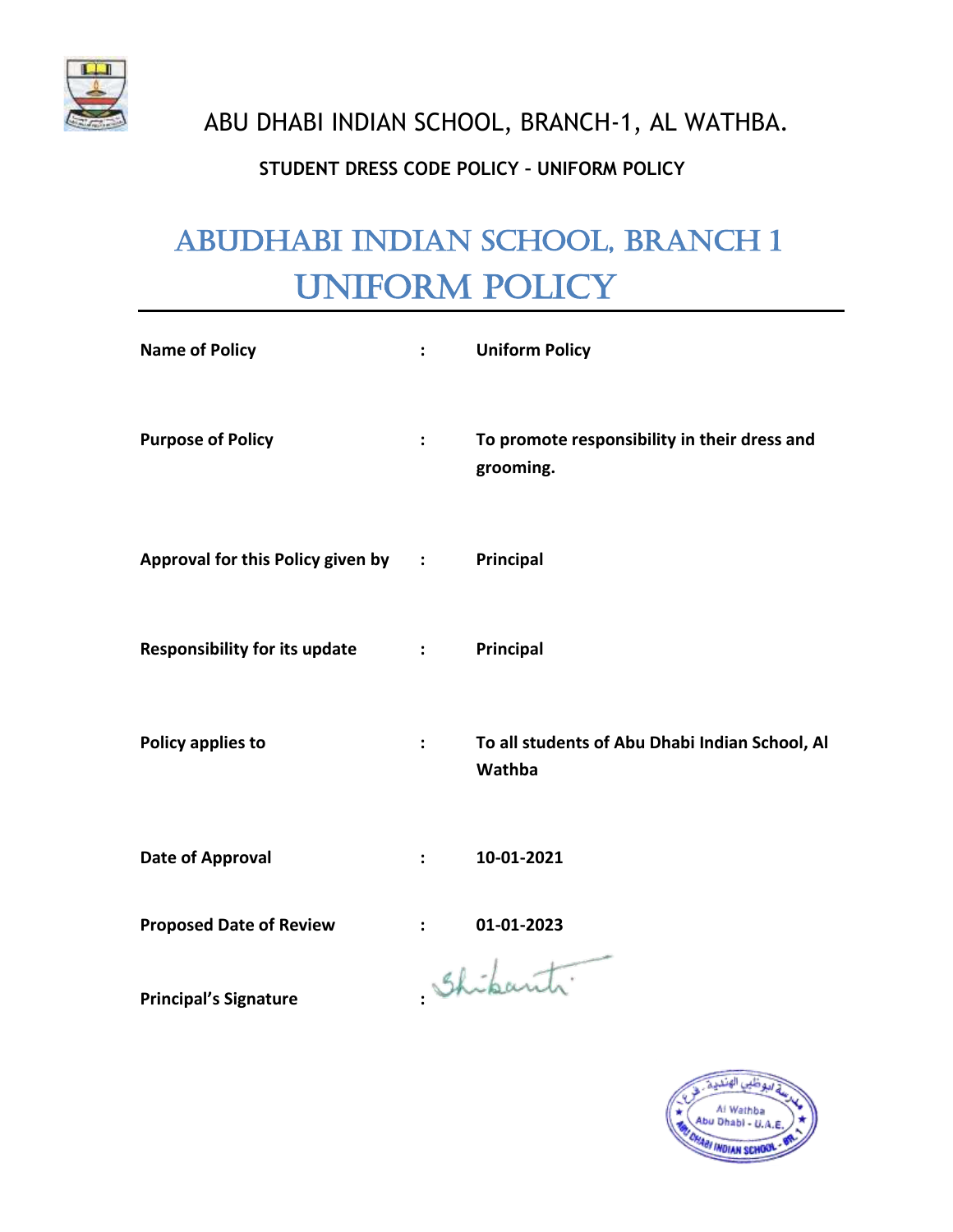

# **STUDENT DRESS CODE POLICY – UNIFORM POLICY**

**AIM:** To make students responsible in their dress and grooming by avoiding extremes and manifesting self-discipline with regards to these regulations.

**OBJECTIVE:** To provide Guidelines for Parents for acceptable, normal, good grooming enforcing at home as part of their responsibility in training their children. To seek Parent Cooperation for the goal.

# **POLICY:**

Notifications:

If the School modifies the existing uniform policy, it shall notify, in writing to the parent or guardian of each student the modifications at least sixty (60) days prior to the effective date of the new or revised policy.

#### **UNIFORM**

Students attending school in Abu Dhabi Indian School, Branch I, Al Wathba shall be required to wear official school uniforms.

#### **KINDER GARTEN SECTION:**

**Girls -** Red Shirt, white divided skirts with plain white socks, plain black shoes and red cardigan (in winter)

**Boys -** Red Shirt, white shorts with plain white socks and plain black shoes. Red Cardigan (in winter).

# **PRIMARY AND SECONDARY SECTION:**

**Girls -** Navy blue skirt, Cream colour shirt with school emblem, Black coloured scarf (properly pinned). During winter, navy blue cardigan with school emblem can be worn. **Shirts must be tucked in at all times. Cycling Shorts must be worn.**

**Boys -** Navy blue shorts/pants, cream colour shirt with school emblem, Blue coloured tie. During winter, Navy blue V-neck sweater with school emblem can be worn. **Shirts must be tucked in at all times.**

- **Belts** should be black or brown with no emblem, logo or decoration and must be worn with slacks and shorts that are designed to have belt loops. Belts must be visible and worn around the waist. Belts are optional for first grade students.
- $\overline{a}$ • **Socks** (or stockings for girls) are required and should be white with no emblem, logo or decoration and must cover ankle and be visible.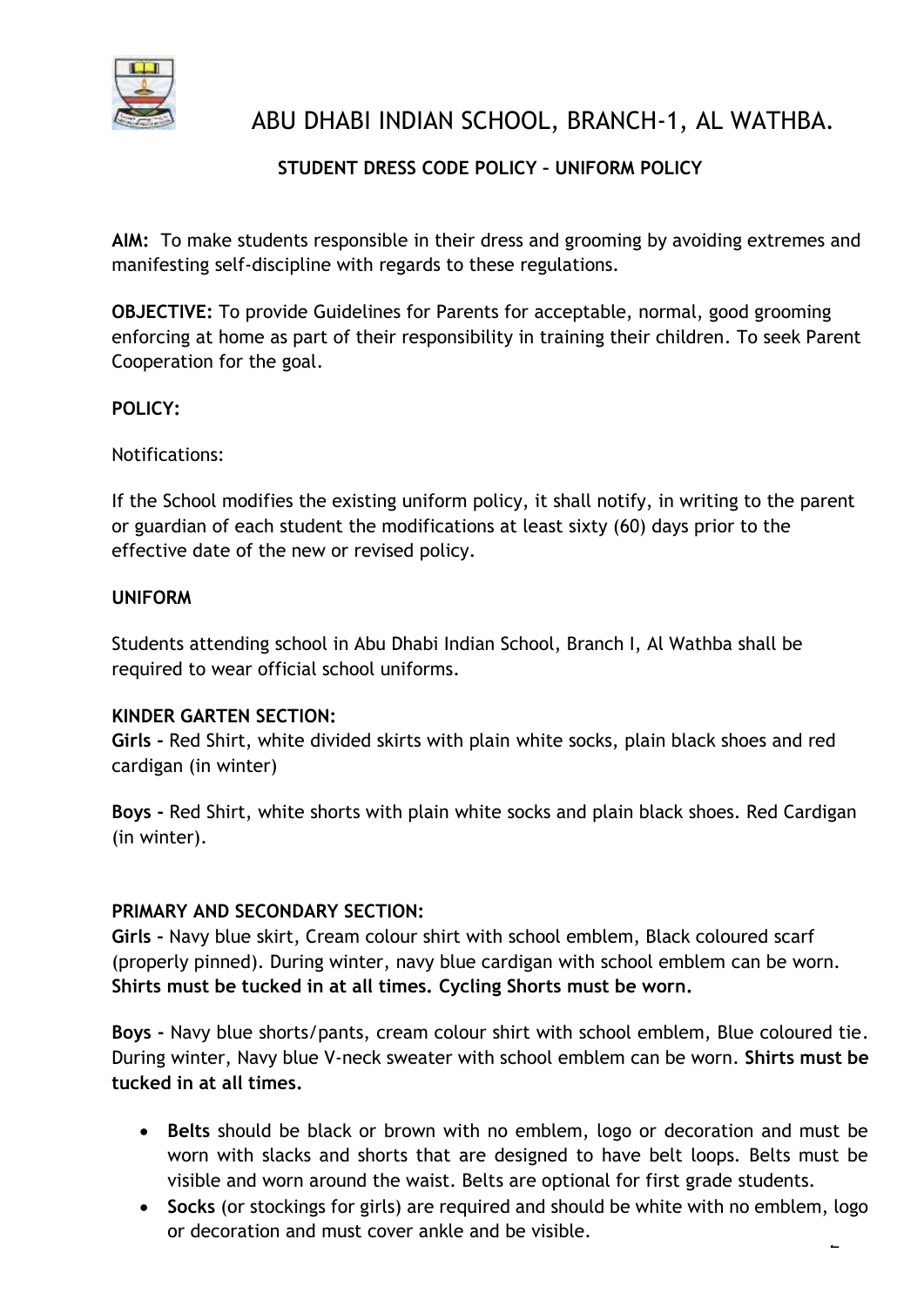

# **STUDENT DRESS CODE POLICY – UNIFORM POLICY**

• Appropriate shoes must be worn. Plain Black shoes for regular school uniform.

# **GAMES AND PHYSICAL EDUCATION UNIFORM:**

**Girls** - House colour T-shirts with white long pants. Hair Ribbons or rubber bands, if used, must be black. Hair should be kept in a neat style.

**Boys**- House colour T-Shirts with white long pants.

- **Socks** are required and should be white with no emblem, logo or decoration and must cover ankle.
- Appropriate sports shoes must be worn.
- **School ID cards** are a must and should be worn by all students from the time of arrival to departure from the school campus.

Students will be encouraged to make sure their uniform is clean and presentable. Cardigans to be worn correctly; not off the shoulders or tied around waists.

**Jewelry -** No jewelry should be worn in school. Girls can wear small ear-studs. Make up and nail varnish are not allowed during normal school days.

# **HAIR**

**Girls -** Short hair - should wear a black hairband or a black colored bow (with satin ribbon).

Medium length hair - can put two pony tails with a black colored ribbon or rubber bands

Long hair - should wear two plaits with black colored ribbon or rubber bands. No unacceptable hair styles e.g. unusual dyes, braids, excessively long, short or shaved etc. Hair accessories for girls only should be simple and in school colors.

**Boys -** Neatly cut short hair. No shaved heads, beards or facial hair.

# **OTHER DRESS CODE REGULATIONS:**

• Prohibited items include bandannas, hair rollers, extremes in hair styles, psychedelic hair colors, lines, letters, or designs shaved in the head.

• Sunglasses, nose rings, visible body piercing, and excessive or inappropriate jewelry are prohibited.

• Prohibited items include excessive and inappropriate makeup, painted faces, inappropriate tattoos, and stick-on tattoos.